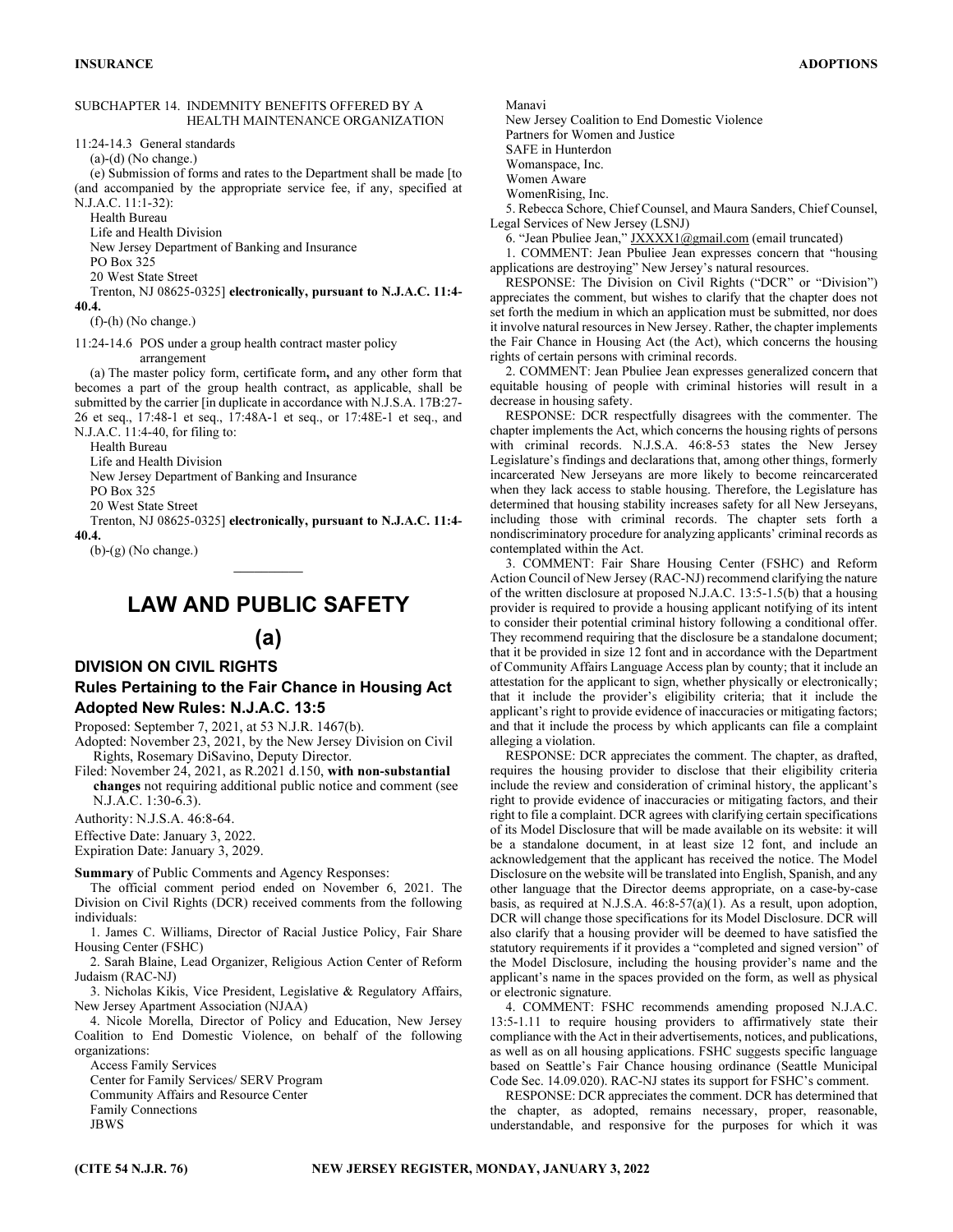proposed, to fulfill the requirements of the Fair Chance in Housing Act. DCR may address the topic in future rulemaking, guidance, or technical assistance, if DCR deems it necessary or helpful.

5. COMMENT: FSHC and RAC-NJ recommend that the chapter require certain State and local agencies to post about the Act in plain view and distribute information about the Act, to ensure widespread awareness and understanding of its obligations for housing providers and protections for applicants. The commenters recognize that DCR may not have the authority to regulate or mandate such disseminations, and alternatively encourage DCR to include this as part of its outreach and education plan for the law's implementation.

RESPONSE: DCR appreciates FSHC and RAC-NJ's comment, and agrees that such public outreach and education is an important component of the Act's effectiveness. DCR will not change the rule to include such a requirement, but will address the comment in its public outreach and education efforts. In addition, DCR may address this topic in future rulemaking, guidance, or technical assistance, if deemed necessary or helpful.

6. COMMENT: FSHC recommends amending proposed N.J.A.C. 13:5-1.8 to include limitations on the use of third-party vendors, and to clarify procedures and liability when they are used. Specifically, FSHC recommends that DCR prohibit housing providers from using third-party screening agencies to conduct criminal background checks altogether. Alternatively, FSHC recommends holding third-party vendors liable, and placing the burden on housing providers to show that they did not rely on impermissible information in certain instances. FSHC also recommends clarifying that third-party screening agencies are "agents" under the scope of the Act's definition of "housing provider," and, therefore, must comply with provisions of the Act. Finally, FSHC recommends that the chapter require housing providers who use third-party screening services to conduct individualized assessments pursuant to the Act, and the addition of a provision stating that the housing provider has the burden to prove that the provider did not rely on information that is impermissible for consideration in making a final determination about an applicant's tenancy. FSHC provides suggested language to replace N.J.A.C. 13:5- 1.8(c). RAC-NJ states its support for FSHC's comment.

RESPONSE: DCR appreciates the comment and interprets proposed N.J.A.C. 13:5-1.8 and 1.9 to require housing providers to conduct individualized analyses, regardless of whether they used a third-party screening agency or not. DCR wishes to clarify that a housing provider will be liable for a third-party screening agency's criminal record check conducted on behalf of the housing provider, if the housing provider failed to take reasonable steps to ensure that the screening complied with the Act and the chapter. In addition, if a housing provider receives a criminal history inquiry conducted by a third-party screening agency or outside person or entity that is conducted in violation of the Act or the chapter, in that it reveals a record that is not permitted to be considered pursuant to the Act, the housing provider must show that the provider did not rely on that information in making a determination about an applicant's tenancy. As a result, upon adoption, DCR will change N.J.A.C. 13:5-1.8(c) to add a new final sentence indicating that if a housing provider receives a criminal history inquiry conducted by a vendor or outside person or entity that is conducted in violation of the Act or this chapter, in that it reveals a record that is not permitted to be considered pursuant to the Act, the housing provider must show that the provider did not rely on that information in making a determination about an applicant's tenancy.

DCR appreciates the recommendations regarding prohibiting housing providers from using third-party screening agencies to conduct criminal background checks altogether or holding third-party vendors liable directly. DCR has determined that the rule, as adopted, remains necessary, proper, reasonable, understandable, and responsive for the purposes for which it was proposed, to fulfill the requirements of the Fair Chance in Housing Act. DCR may address the topic in future rulemaking, guidance, or technical assistance, if DCR deems it necessary or helpful.

7. COMMENT: FSHC and RAC-NJ recommend creating a clearer timeframe for conducting a background check and considering supporting documents at proposed N.J.A.C. 13:5-1.9. Specifically, they recommend establishing a 10-day time limit during which housing providers may conduct a criminal background check, after making a conditional offer, including notifying applicants of a withdrawal within that 10-day timeframe, at which time the applicant can submit supporting documents for housing providers' reconsideration. They also recommend clarifying that the Model Notice of Withdrawal must inform applicants that they may be asked for supporting documents to contest a withdrawal.

RESPONSE: DCR appreciates the comment and notes that N.J.A.C. 13:5-1.9(e), as proposed, requires the Model Notice of Withdrawal to inform applicants of their appeal rights, and that they may be asked for supporting information to contest a withdrawal. DCR appreciates the comment regarding a timeframe for conducting a criminal background check, but does not believe it is necessary at this point in time. DCR has determined that the rule, as adopted, remains necessary, proper, reasonable, understandable, and responsive for the purposes for which it was proposed, to fulfill the requirements of the Fair Chance in Housing Act. DCR may address the topic in future rulemaking, guidance, or technical assistance, if DCR deems it necessary or helpful.

8. COMMENT: FSHC recommends amending proposed N.J.A.C. 13:5-1.4(c) to clarify that housing applicants need only provide evidence of inaccuracies, rehabilitation, or other mitigating factors, regarding aspects of an applicant's criminal background that are permissible for consideration under the Act, and not beyond that scope. RAC-NJ states its support for FSHC's comment.

RESPONSE: DCR appreciates the comment and agrees with the recommendation. As a result, DCR will clarify upon adoption by adding N.J.A.C. 13:5-1.4(c)1 that subsection (c) only applies to aspects of a criminal record which may be considered under the Act and that an applicant need not provide further information regarding elements of their criminal record, evidence of rehabilitation, or other mitigating factors, related to offenses that are ineligible for consideration under the Act.

9. COMMENT: FSHC recommends that the rule create a process for housing providers to request assistance from DCR in interpreting criminal background checks. RAC-NJ reiterates its support for FSHC's comment.

RESPONSE: DCR appreciates the comment; however, it does not find that the chapter is the most appropriate place to include such information. DCR intends to make clear in its guidance documents that it remains available to provide technical assistance to housing providers in interpreting such records.

10. COMMENT: FSHC recommends that the rule make clear that all dispositions, including those that are unsubstantiated, are public records and may be requested through the Open Public Records Act (OPRA) or another appropriate process. RAC-NJ states its support for FSHC's comment.

RESPONSE: DCR appreciates the comment, and interprets N.J.A.C. 13:5-2.7, as proposed, to make clear that all dispositions pursuant to the Act are public records and may be requested through OPRA or another appropriate process.

11. COMMENT: FSHC recommends that the rule define "inaccuracies" as the term relates to an applicant's criminal record. FSHC also recommends that the rule provide guidance to housing providers for their evaluation of the criminal history information they receive when conducting a background check, requiring them to follow specific processes or to comply with model policies in their consideration of inaccuracies in the applicant's record, as well as in consideration of mitigating factors or evidence of rehabilitation. Additionally, FSHC recommends that proposed N.J.A.C. 13:5-1.9(f) include suggested language to clarify that a housing provider who relies on an inaccurate criminal record will be liable pursuant to the Act, if the provider fails to act with reasonable care to confirm the accuracy of the information relied upon. RAC-NJ states its support for FSHC's comment.

RESPONSE: DCR appreciates the comment and agrees that a housing provider who relies on an inaccurate criminal record will be liable pursuant to the Act if the applicant provides evidence that the criminal record is inaccurate and the housing provider fails to take additional action to confirm the accuracy of the information relied upon. However, N.J.A.C. 13:5-1.9(g), as proposed, already provides for the requested change. Upon adoption, DCR will delete the term "check" after "criminal record," to clarify that the housing provider will be held liable for relying on an inaccurate criminal record. DCR has determined that the rule, as adopted, remains necessary, proper, reasonable, understandable, and responsive for the purposes for which it was proposed, to fulfill the requirements of the Fair Chance in Housing Act. DCR may address the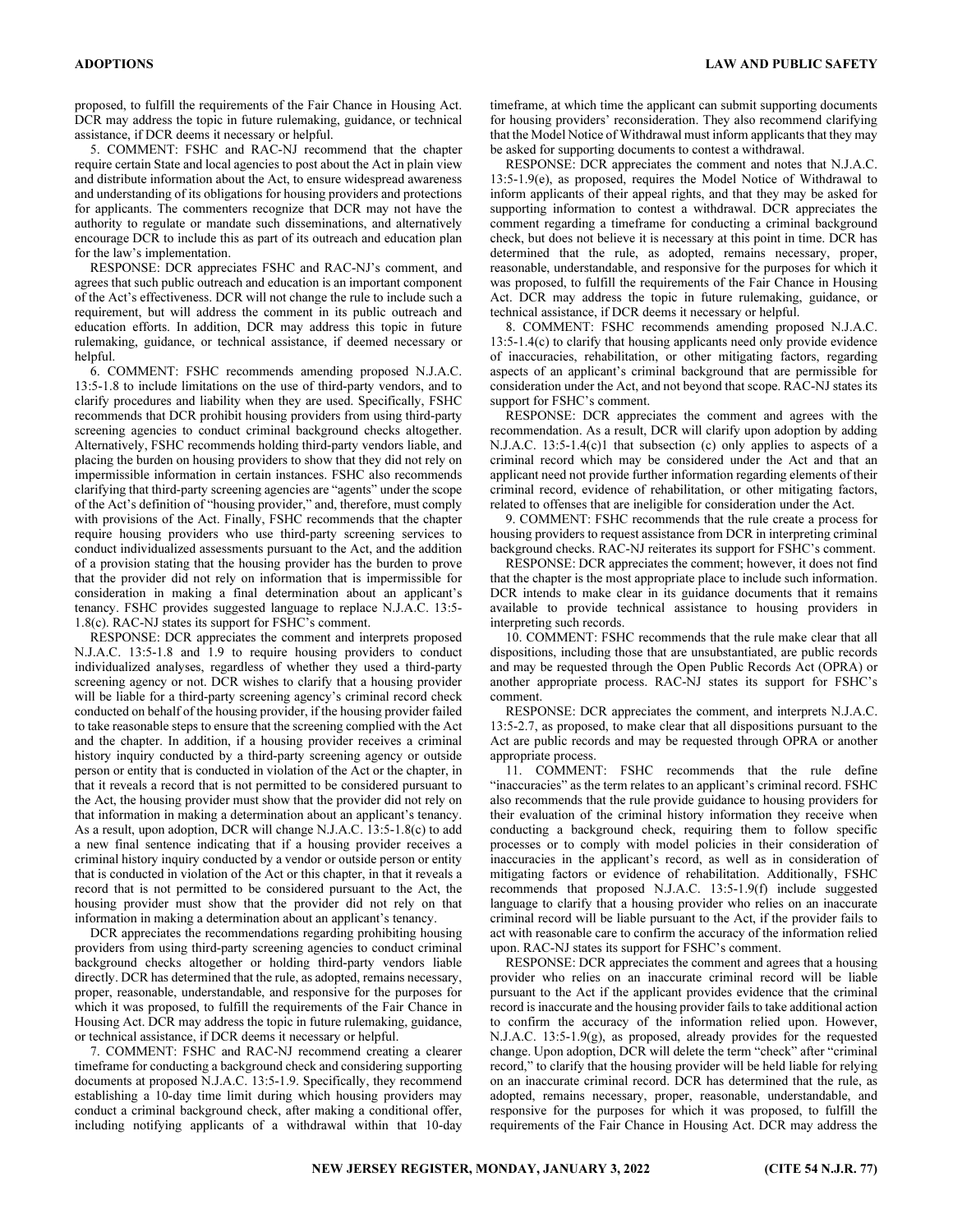topic in future rulemaking, guidance, or technical assistance, if DCR deems it necessary or helpful.

12. COMMENT: FSHC recommends that the rule strengthen the Act's protections by (1) prohibiting inquiry into any initial application to join a housing lottery or wait list, such as those often used in affordable housing processes; and (2) applying the Act's requirements to any individuals added to a lease, thereby prohibiting consideration of any criminal history beyond that which can be considered pursuant to the Act. RAC-NJ states its support for FSHC's comment.

RESPONSE: DCR appreciates the comment, and wishes to clarify that it interprets the Act's protections to cover any type of housing application, including those conducted by lottery or wait list. DCR has determined that the rule, as adopted, remains necessary, proper, reasonable, understandable, and responsive for the purposes for which it was proposed, to fulfill the requirements of the Fair Chance in Housing Act. DCR may address the topic in future rulemaking, guidance, or technical assistance, if DCR deems it necessary or helpful.

13. COMMENT: FSHC recommends that proposed N.J.A.C. 13:5-1.14 be amended to prohibit all drug testing, including non-mandatory, voluntary testing. RAC-NJ states its support for FSHC's comment.

RESPONSE: DCR appreciates the comment, and notes that N.J.A.C. 13:5-1.14 directly mirrors N.J.S.A. 46:8-60. DCR, therefore, lacks authority to change the prohibition.

14. COMMENT: FSHC recommends that proposed N.J.A.C. 13:5- 2.2(c) implement a two-tiered system within the mediation process to bypass mediation for housing providers who commit clear or deliberate violations. FSHC further recommends that proposed N.J.A.C. 13:5-2.2(d) include language setting a limit on the number of times that a housing provider may cure or resolve a complaint before it can be considered a violation of the Act, and, therefore, subject to penalties and other remedies under the text of the law. RAC-NJ states its support for FSHC's comment.

RESPONSE: DCR appreciates the comment, but notes that N.J.S.A. 46:8-63(a) requires DCR to offer housing providers the opportunity to mediate following a complaint. DCR, therefore, lacks authority to refuse the opportunity to mediate.

15. COMMENT: FSHC recommends that proposed N.J.A.C. 13:5- 2.2(f) clarify how the DCR Director may become aware of a breach of written agreement after an alleged violation. RAC-NJ states its support for FSHC's comment.

RESPONSE: DCR appreciates the comment, and wishes to clarify that housing providers may be required to submit proof of compliance with the written agreement, in order to determine whether the housing provider has complied with the agreement. As a result, DCR will clarify upon adoption by changing N.J.A.C. 13:5-2.2(f) to add that the respondent may be required to submit proof of compliance with the written agreement electronically.

16. COMMENT: RAC-NJ recommends that DCR publish models for all forms referenced in the chapter. They further recommend that DCR create a standardized complaint form.

RESPONSE: DCR appreciates the comment and reiterates that it will make available on its website the two model forms required at N.J.S.A. 46:8-57. Upon receiving an intake form alleging a violation of the Act, DCR will work with the complainant to draft a complaint that the complainant will then sign.

17. COMMENT: The New Jersey Apartment Association (NJAA) recommends removing the phrase "or perpetuate historical discrimination" from the definition of a "substantial, legitimate, and nondiscriminatory interest" from proposed N.J.A.C. 13:5-1.9(b) in order not to deviate from the U.S. Department of Housing and Urban Development's (HUD) "Discriminatory Effects Standard" and established case law.

RESPONSE: DCR appreciates the comment and clarifies that the definition was not intended to go beyond HUD standards and established case law. As a result, DCR will clarify the definition upon adoption by removing the phrase "or perpetuate historical discrimination" at N.J.A.C. 13:5-1.9(b).

18. COMMENT: NJAA recommends that proposed N.J.A.C. 13:5- 1.11(c) be deleted or, alternatively, revised to comport with the Act's prohibition on housing advertisements that "explicitly" assert that they will not consider any applicant with any criminal history.

RESPONSE: DCR appreciates the comment and clarifies that the provision was not intended to go beyond the scope of the Act. As a result, DCR will clarify N.J.A.C. 13:5-1.11(c) upon adoption by replacing the phrase "tends to" with the term "explicitly."

19. COMMENT: NJAA recommends amending proposed N.J.A.C. 13:5-2.2(c) to include communication methods, such as in-person or remote meeting platforms, to ensure that the mediation process is "genuine." NJAA further recommends clarifying the mediation timeframe to comport with the statutory text, rather than implying that mediation must be completed within 14 days of service of a complaint.

RESPONSE: DCR believes that N.J.A.C. 13:5-2.2(c), as proposed, provides a genuine mediation process, and clarifies that the methods of communication listed are a non-exhaustive list of examples by which communication may take place; this means they do not exclude in-person or virtual meetings. DCR clarifies that the mediation timeframe was not intended to go beyond the scope at N.J.S.A. 46:8-63. As a result, DCR will clarify the timeframe by mirroring N.J.S.A. 46:8-63, changing N.J.A.C. 13:5-2.2(c), appropriately. This language mirrors the statutory text. In response to this comment, DCR will also change N.J.A.C. 13:5- 2.2(d) to further clarify the mediation timeframe to cross-refer to subsection (c).

20. COMMENT: NJAA recommends the deletion of proposed N.J.A.C. 13:5-1.9(f), which provides: "A landlord who relies on an inaccurate criminal record check will be liable under the Act if the applicant provides evidence that the criminal record check is inaccurate and the housing provider fails to take additional action to confirm the accuracy of the information relied upon." According to NJAA, "it should be the responsibility of the applicant to provide information that refutes that record or more specifically, make contact with the court to correct that record."

RESPONSE: DCR appreciates the comment, and clarifies that if an applicant provides evidence that a criminal record the housing provider initially relied upon is inaccurate, the housing provider cannot continue to rely on that record without confirming its accuracy. Upon adoption, DCR will clarify N.J.A.C. 13:5-1.9(f) to indicate that liability will apply to the housing provider who fails to confirm the accuracy of information before continuing to rely upon it.

21. COMMENT: The New Jersey Coalition to End Domestic Violence (NJCEDV) recommends that the rulemaking clarify that housing providers may not engage in discrimination when withdrawing conditional offers. NJCEDV believes that the withdrawal factors at proposed N.J.A.C. 13:5-1.9(b) are subjective in nature and may uniquely impact survivors of domestic violence. NJCEDV is particularly concerned that proposed N.J.A.C. 13:5-1.9(b)6, which allows housing providers to consider whether a withdrawal-qualifying instance occurred on or was connected to property that was rented or leased by the applicant, will impact survivors of domestic violence. In so doing, NJCEDV notes that incidents of domestic violence often occur within, or on, an individual's residence. NJCEDV is similarly concerned that proposed N.J.A.C. 13:5- 1.9(b)1, which allows housing providers to consider the nature and severity of a withdrawal-qualifying criminal offense, will impact survivors of domestic violence where "a landlord does not understand the dynamics of coercive control, the impact of trauma on survivors, or the way housing can help reduce risk factors for domestic violence." NJCEDV cautions that disqualifying someone from housing increases the risks faced by people who have experienced domestic violence.

RESPONSE: DCR appreciates the comment, and wishes to note that N.J.A.C. 13:5-1.9(e) allows applicants to provide evidence of "other mitigating factors," which may include information of the type to which NJCEDV refers. DCR also notes that all of the factors at N.J.A.C. 13:5- 1.9 derive directly from N.J.S.A. 46:8-56(c)(3), therefore, they cannot be changed. DCR has determined that the rule, as adopted, remains necessary, proper, reasonable, understandable, and responsive for the purposes for which it was proposed, to fulfill the requirements of the Fair Chance in Housing Act. DCR may address the topic in future rulemaking, guidance, or technical assistance, if DCR deems it necessary or helpful.

22. COMMENT: NJCEDV recommends that proposed N.J.A.C. 13:5- 1.9(b)4 clarify the type of documentation and information a housing provider may consider when determining an applicant's rehabilitation or good standing. NJCEDV voices concern that it may be difficult for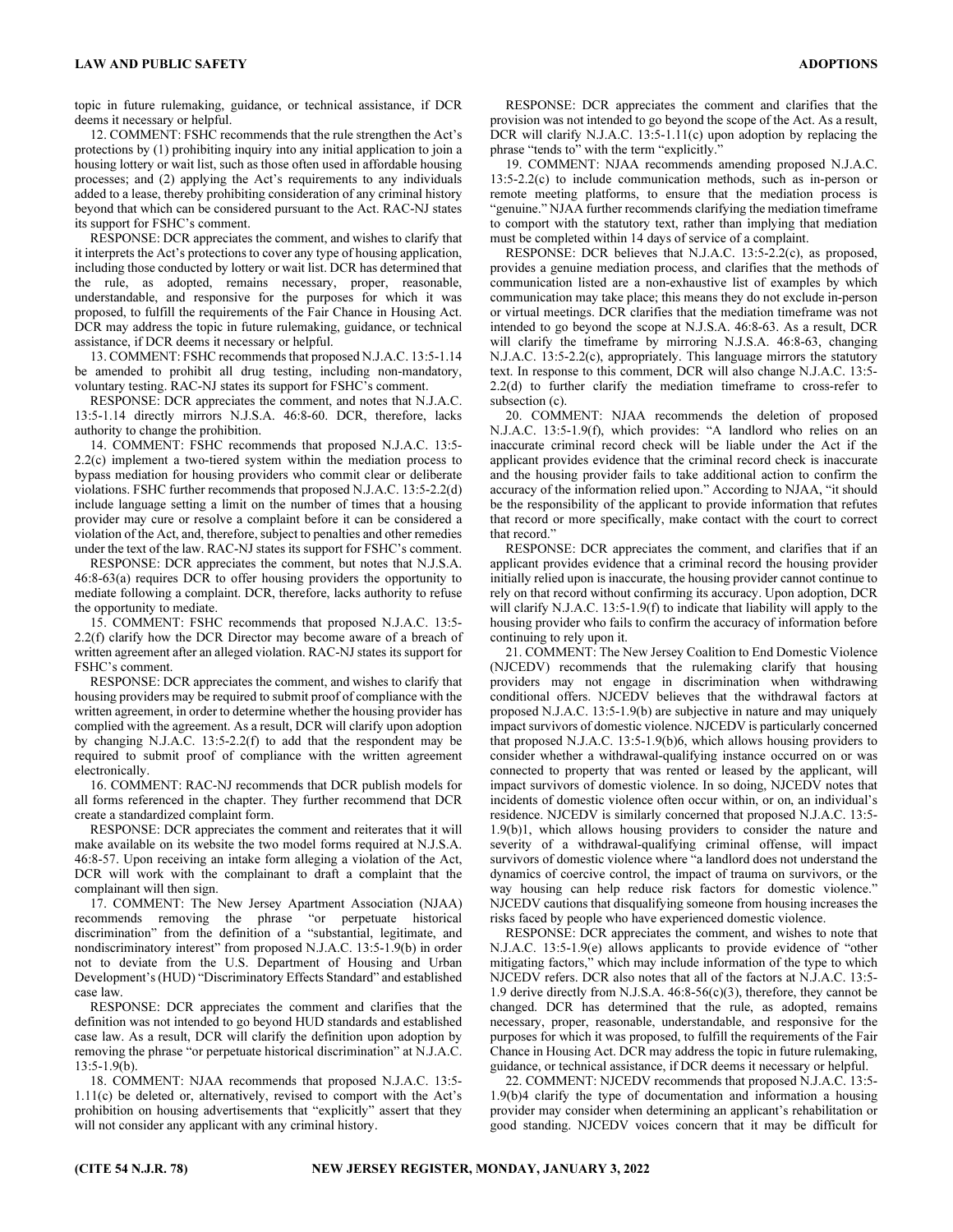survivors of domestic violence to obtain relevant information and documentation. NJCEDV specifically notes that "survivors who were convicted of domestic violence" may have trouble providing such documentation because they are often prevented from "access[ing] victim based supportive service."

RESPONSE: DCR appreciates the comment, and notes that proposed N.J.A.C. 13:5-1.9(b)4 refers to "any information produced by the applicant," which can include material of any kind that the applicant is able to produce. DCR also notes that proposed N.J.A.C. 13:5-1.9(b)4 derives directly from N.J.S.A. 46:8-56(c)(3)(d), and, therefore, cannot be changed. DCR has determined that the rule, as adopted, remains necessary, proper, reasonable, understandable, and responsive for the purposes for which it was proposed, to fulfill the requirements of the Fair Chance in Housing Act. DCR may address the topic in future rulemaking, guidance, or technical assistance, if DCR deems it necessary or helpful.

23. COMMENT: NJCEDV recommends that DCR broaden the requisite complainant contact information at proposed N.J.A.C. 13:5-  $2.1(d)$  in recognition that housing applicants in transition may be unable to provide an address or telephone number. NJCEDV suggests that the rule be altered to allow complainants to either provide DCR with their address, telephone number, or email address, and to promptly notify DCR of any changes in their contact information as soon as possible.

RESPONSE: DCR appreciates the comment, and agrees with the clarification that contact information be provided as soon as possible. DCR notes the importance of a complainant providing their address, telephone number, and email address, where possible, so that DCR can effectively communicate with the complainant. However, DCR clarifies that it currently accepts complaints from survivors of domestic violence who are not able to provide an address or telephone number, and will continue to do so. DCR also wishes to note that, pursuant to N.J.A.C. 13:4- 13.1, DCR's investigatory records, including complainant contact information, are considered confidential and exempt from public access under the Open Public Records Act (OPRA), N.J.S.A. 47:1A-1 et seq. As a result, upon adoption, DCR will change N.J.A.C. 13:5-2.1(d), as noted.

24. COMMENT: Legal Services of New Jersey (LSNJ) recommends that the rule require DCR's Model Disclosure Statement and Model Notice of Withdrawal to inform housing applicants of their right to seek free legal assistance by contacting LSNJ's Statewide hotline either online (www.lsnjlawhotline.org) or by phone (1-888-LSNJ-LAW (1-888-576- 5529)). LSNJ also recommends that these writings inform the applicant and housing provider of their right to seek representation by an LSNJ attorney.

RESPONSE: DCR appreciates the comment, but does not find that the chapter is the most appropriate place to include such information. DCR intends to notify applicants and providers, in writing, of their right to seek free legal assistance at any point in the application process through its guidance documents and technical materials, and will provide relevant contact information for free legal service providers in New Jersey.

25. COMMENT: LSNJ recommends that the rule require DCR to provide notice of the opportunity to mediate a resolution in writing. LSNJ further recommends that any resolution reached through mediation be memorialized, in writing, and enforceable in the Superior Court of New Jersey.

RESPONSE: DCR appreciates the comment but does not believe that every resolution reached through mediation must be memorialized in writing. Instead, N.J.A.C. 13:5-2.2(e) provides that the Division may require the respondent to memorialize the resolution in a written agreement that sets forth the equitable measures that were taken or will be taken to ensure compliance and the remedy, if any, to be provided to the individual who filed the complaint.

26. COMMENT: LSNJ states that the statute requires DCR to conduct an investigation and recommends that the rule require DCR's investigatory decisions to be issued in writing; to include findings of fact and conclusions of law; and to advise the parties of their right to appeal and their right to retain counsel.

RESPONSE: DCR appreciates the comment. However, the statute explicitly does not require DCR to conduct an investigation; it leaves the decision of whether to conduct an investigation to DCR's discretion. The chapter does so as well. The procedures set forth are intended to comply with the statute as written.

### Summary of Agency-Initiated Changes Upon Adoption:

1. Disclosure, to its Model Notice of Withdrawal: it will be a standalone document, in at least size 12 font, and include an acknowledgment that the applicant has received the notice. The Model Notice on the website will be translated into English, Spanish, and any other language that the Director deems appropriate, as required at N.J.S.A. 46:8-57(a)(2). As a result, upon adoption, DCR will clarify these specifications for its Model Notice by adding the following language at N.J.A.C. 13:5-1.9(d) similar to N.J.A.C. 13:5-1.5(b).

2. DCR is clarifying N.J.A.C. 13:5-1.11(b) by replacing "they" with "the provider."

#### Federal Standards Statement

The adopted rules are intended to clarify and interpret the Act, and are not intended to implement or comply with any program established under Federal law or under a State statute that incorporates or refers to Federal law, standards, or requirements. The Federal U.S. Department of Housing and Urban Development (HUD) issued a guidance document in 2016 stating that blanket criminal history-related bans likely violate the Federal Fair Housing Act (FHA) because of their racially disparate impact and because they are unnecessary to serve a substantial, legitimate, and nondiscriminatory interest. The Fair Chance in Housing Act, however, dictates clear rules and guidelines about criminal record inquiries that are either prohibited or permissible, before or after a conditional offer. To the extent that the proposed new rules provide rights or obligations that exceed similar guidance in Federal law, the Act mandates such provisions.

Full text of the adopted new rules follows (additions to proposal indicated in boldface with asterisks \*thus\*; deletions from proposal indicated in brackets with asterisks \*[thus]\*):

#### CHAPTER 5

#### RULES PERTAINING TO THE FAIR CHANCE IN HOUSING ACT

#### SUBCHAPTER 1. GENERAL PROVISIONS

#### 13:5-1.1 Purpose

This chapter is designed to implement the provisions of the Fair Chance in Housing Act, P.L. 2021, c. 110 (the Act), which concerns the housing rights of certain persons with criminal records.

#### 13:5-1.2 Construction

(a) Consistent with the public policy underlying the Act and with firmly established principles for the interpretation of such remedial legislation, the remedial provisions of the statute will be given a broad construction and its exceptions construed narrowly.

(b) The provisions of this chapter are severable. If any provision or the application of any provisions of this chapter to any person or circumstances is invalid, such invalidity shall not affect other provisions or applications that can be given effect without the invalid provision or application.

#### 13:5-1.3 Definitions

The following words and terms, when used in this chapter, shall have the following meanings, unless the context clearly indicates otherwise.

"Applicant" means any person considered for, or who requests to be considered for, tenancy within a rental dwelling unit.

"Complainant" means any person filing a complaint alleging a violation of the Act.

"Conditional offer" means an offer to rent or lease a rental dwelling unit to an applicant that is contingent on a subsequent inquiry into the applicant's criminal record, or any other eligibility criteria that the housing provider may lawfully utilize.

"Criminal record" means information about an individual collected by criminal justice agencies consisting of identifiable descriptions and notations of arrests, detentions, indictments, criminal complaints, or other formal criminal charges, and any disposition arising therefrom, including, acquittal, sentencing, correctional supervision, release, or conviction, including, but not limited to, any sentence arising from a verdict or plea of guilty or nolo contendere, including a sentence of incarceration, a suspended sentence, a sentence of probation, or a sentence of conditional discharge.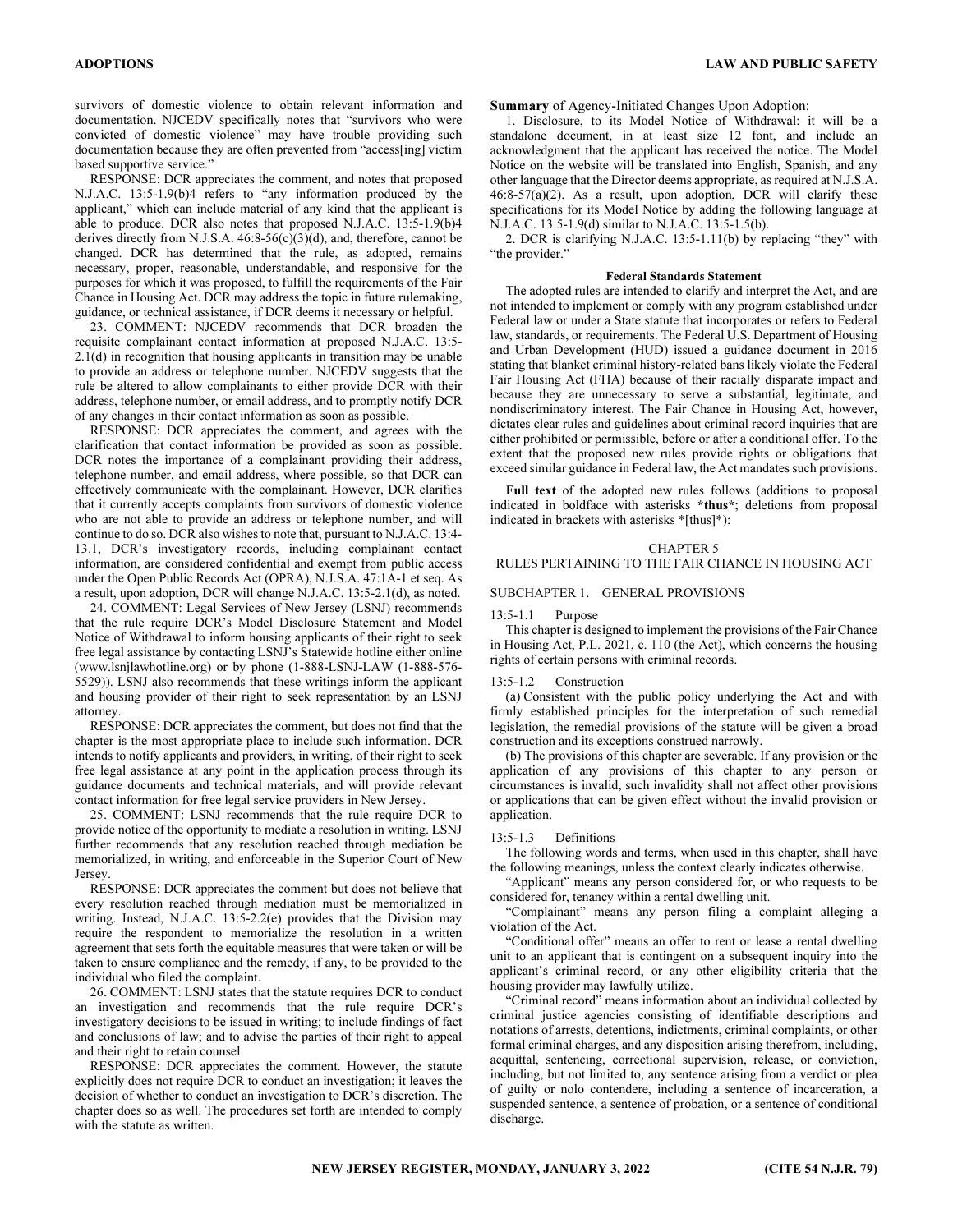#### LAW AND PUBLIC SAFETY ADOPTIONS

"Director" means the Director of the Division on Civil Rights.

"Division" means the Division on Civil Rights in the Department of Law and Public Safety.

"Electronically" means through the New Jersey Bias Investigation Access System (NJBIAS), which is currently available at https://bias. njcivilrights.gov, or through another electronic means specified by the Director.

"Housing provider" means a landlord, an owner, lessor, sublessor, assignee or their agent, or any other person receiving or entitled to receive rents or benefits for the use or occupancy of any rental dwelling unit.

"Position statement" means a legal brief or other writing that, in narrative fashion, responds to the allegations in a complaint, as well as, explains the respondent's version of the facts and identifies specific documents and witnesses supporting the respondent's position.

"Rental dwelling unit" means a dwelling unit offered for rent by a housing provider for residential purposes, other than a dwelling unit in an owner-occupied premises of not more than four dwelling units.

"Respondent" means any party charged in a complaint with a violation of the Act.

#### 13:5-1.4 Initial application inquiries

(a) A housing provider shall not require an applicant to complete any housing application that includes any inquiries regarding an applicant's criminal record prior to a conditional offer of housing, except for a limited inquiry of whether an applicant has ever been convicted of criminal activity for the manufacture or production of methamphetamine on the premises of Federally assisted housing, and whether the applicant is subject to a lifetime registration requirement under a State sex offender registration program.

(b) A housing provider shall not make any oral or written inquiry regarding an applicant's criminal record prior to making a conditional offer.

(c) An applicant may provide evidence to the housing provider demonstrating inaccuracies within the applicant's criminal record, evidence of rehabilitation, or other mitigating factors.

\*1. This subsection only applies to aspects of a criminal record that may be considered under the Act; an applicant need not provide further information regarding elements of their criminal record, evidence of rehabilitation, or other mitigating factors, related to offenses that are ineligible for consideration under the Act.\*

#### 13:5-1.5 Application fees

(a) Prior to accepting any application fee, a housing provider shall disclose, in writing, to the applicant:

1. Whether the eligibility criteria of the housing provider includes the review and consideration of criminal history; and

2. A statement that the applicant may provide evidence demonstrating inaccuracies within the applicant's criminal record or evidence of rehabilitation or other mitigating factors.

\*(b) The Model Disclosure form made available by the Division on its website must be a standalone document, written in at least size 12 font, and must include an acknowledgement that the applicant has received the notice, whether physically or electronically. This form shall be made available in English, Spanish, and in any other language the Director deems appropriate.\*

 $*(b)$ <sup>\*</sup>  $*(c)$ <sup>\*</sup> A housing provider that provides the applicant with a \*[written disclosure that is consistent with]\* \*completed and signed version of\* the Model Disclosure form made available by the Division on its website at the time the disclosure is provided will be deemed to have satisfied the requirements of this section.

#### 13:5-1.6 Prohibition on discrimination

A housing provider shall apply the standards established by the Act to each applicant in a nondiscriminatory manner.

13:5-1.7 Criminal records prohibited from consideration irrespective of conditional offer

(a) A housing provider shall not at any point, either before or after a conditional offer of tenancy, evaluate an applicant based on any of the following types of criminal records:

1. Arrests or charges that have not resulted in a criminal conviction;

2. Expunged convictions;

- 3. Convictions erased through executive pardon;
- 4. Vacated and otherwise legally nullified convictions;
- 5. Juvenile adjudications of delinquency; and
- 6. Records that have been sealed.
- 13:5-1.8 Criminal records that can be considered only after a conditional offer

(a) Before the issuance of a conditional offer to an applicant, a housing provider may not consider any criminal record in the applicant's history, except for a conviction for the manufacture or production of methamphetamine on the premises of Federally assisted housing and whether the applicant is subject to a lifetime registration requirement under a State sex offender registration program.

(b) After the issuance of a conditional offer to an applicant, a housing provider may only consider a criminal record in the applicant's history that:

1. Resulted in a conviction for murder, aggravated sexual assault, kidnapping, arson, human trafficking, sexual assault in violation of N.J.S.A. 2C:14-2, causing or permitting a child to engage in a prohibited sexual act or in the simulation of such an act in violation of paragraph (3) of subsection b of N.J.S.A. 2C:24-4, or any crime that resulted in lifetime registration in a State sex offender registry, or their equivalents under Federal law or the laws of another state;

2. Is for an indictable offense of the first degree that was issued, or if the conviction resulted in a prison sentence that sentence concluded, within the six years immediately preceding the issuance of the conditional offer, or their equivalents under Federal law or the laws of another state;

3. Is for an indictable offense of the second or third degree that was issued, or if the conviction resulted in a prison sentence that sentence concluded, within the four years immediately preceding the issuance of the conditional offer, or their equivalents under Federal law or the laws of another state; or

4. Is for an indictable offense of the fourth degree that was issued, or if the conviction resulted in a prison sentence that sentence concluded, within one year immediately preceding the issuance of the conditional offer, or their equivalents under Federal law or the laws of another state.

(c) If a housing provider utilizes any vendor or outside person or entity to conduct a criminal record check \*on their behalf\*, the housing provider shall take reasonable steps to ensure that the vendor or outside person or entity is conducting the criminal record check consistent with the Act and this chapter. A housing provider will be liable under the Act for relying on a criminal history inquiry conducted by a vendor or outside person or entity that is conducted in violation of the Act or this chapter if the housing provider failed to take reasonable steps to ensure compliance with the Act or this chapter. \*Specifically, if a housing provider receives a criminal history inquiry conducted by a vendor or outside person or entity that is conducted in violation of the Act or this chapter, in that it reveals a record that is not permitted to be considered under the Act, the housing provider must show that the provider did not rely on that information in making a determination about an applicant's tenancy.\*

#### 13:5-1.9 Withdrawal of conditional offer

(a) A housing provider may withdraw a conditional offer based on an applicant's criminal record only if the criminal record check is conducted consistent with the requirements at N.J.A.C. 13:5-1.8, and only if the housing provider determines, by preponderance of the evidence, that the withdrawal is necessary to fulfill a substantial, legitimate, and nondiscriminatory interest.

1. The determination of whether an interest is substantial, legitimate, and nondiscriminatory requires a case-specific, fact-based inquiry, where "substantial interest" means a core interest of the entity that has a direct relationship to the function of that entity, "legitimate" means that a justification is genuine and not false or pretextual, and "nondiscriminatory" means that the justification for a challenged practice or policy does not itself discriminate \*[or perpetuate historical discrimination]\* based on a protected class.

(b) Should the applicant have a criminal record of an offense that may be taken into consideration, the housing provider shall perform an individualized assessment of the application in light of the following factors: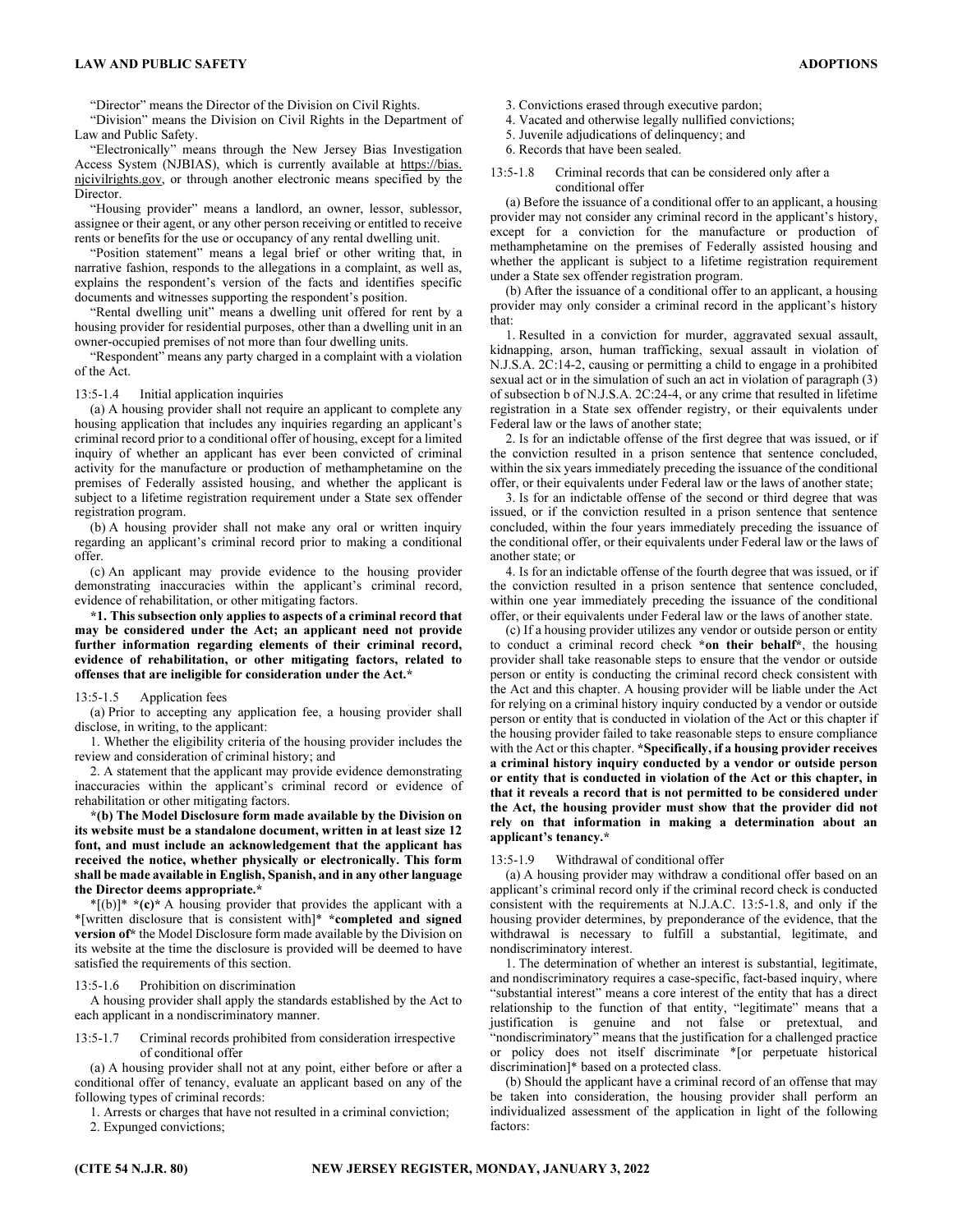1. The nature and severity of the criminal offense;

2. The age of the applicant at the time of the occurrence of the criminal offense;

3. The time that has elapsed since the occurrence of the criminal offense;

4. Any information produced by the applicant, or produced on the applicant's behalf, in regard to the applicant's rehabilitation and good conduct since the occurrence of the criminal offense;

5. The degree to which the criminal offense, if it reoccurred, would negatively impact the safety of the housing provider's other tenants or property; and

6. Whether the criminal offense occurred on or was connected to property that was rented or leased by the applicant.

(c) A housing provider must establish, by a preponderance of the evidence, that the withdrawal is necessary to achieve one or more substantial, legitimate, nondiscriminatory interests.

(d) If a housing provider withdraws a conditional offer, the housing provider shall provide the applicant with written notification that includes, with specificity, the reason or reasons for the withdrawal and an opportunity to appeal the denial by providing evidence to the housing provider demonstrating inaccuracies within the applicant's criminal record, evidence of rehabilitation, or other mitigating factors. \*The Model Notice of Withdrawal made available by the Division on its website must be a standalone document, written in at least size 12 font, and must include an acknowledgment that the applicant has received the notice, whether physically or electronically. This form shall be made available in English, Spanish, and in any other language the Director deems appropriate.\* A housing provider that provides the applicant with a \*[written notice that contains the information in]\* \*completed and signed version of\* the Model Notice of Withdrawal of Conditional Offer form made available by the Division on its website at the time the notice is provided will be deemed to have satisfied the requirements of this subsection, provided that such information includes, with specificity, the reason or reasons for the withdrawal of the applicant's conditional offer.

(e) If an applicant provides a housing provider with evidence demonstrating inaccuracies within the applicant's criminal record or evidence of rehabilitation or other mitigating factors, the housing provider shall review the information and reconsider the decision based on the evidence provided. A determination after reconsideration should be provided to the applicant within 30 days.

(f) A landlord who relies on an inaccurate criminal record \*[check]\* will be liable \*[under]\* \*pursuant to\* the Act if the applicant provides evidence that the criminal record \*[check]\* is inaccurate and the housing provider fails to \*[take additional action to]\* confirm the accuracy of the information \*[relied upon]\* \*before continuing to rely upon it\*.

13:5-1.10 Provision of information concerning withdrawal

(a) The applicant may request, within 30 days after the housing provider's notice of the withdrawal, a copy of all information that the housing provider relied upon in considering the applicant, including criminal records.

(b) A housing provider shall provide the information requested free of charge, within l0 days of receipt of the request.

#### 13:5-1.11 Advertisements

(a) A housing provider shall not print, publish, circulate, issue, display, post, or mail, or cause to be printed, published, circulated, issued, displayed, posted, or mailed any statement, advertisement, publication, or sign, or use any form of application for the rental, lease, or sublease of any real property, or part or portion thereof, or make any record or inquiry in connection with the prospective rental, lease, or sublease of any real property, or part or portion thereof, that expresses, directly or indirectly, any unlawful limitation, specification, or discrimination as to criminal record.

(b) A housing provider shall not advertise that  $*$ [they] $* *$ the provider $*$ will not consider any applicant who has been arrested, charged with, or convicted of a crime or offense, nor shall a housing provider make any statement in connection with a housing opportunity that \*[they]\* \*the provider\* will not consider any applicant who has been arrested, charged with, or convicted of a criminal offense.

(c) A housing provider shall not use any word, term, phrase, or expression that \*[tends to]\* \*explicitly\* influence\*s\*, dissuade\*s\*, discourage\*s\*, or repel\*s\* any person or persons from seeking housing because of a prior criminal history.

(d) The provision of this section shall not preclude a housing provider from making limited inquiries concerning drug-related criminal activity for the manufacture or production of methamphetamine on the premises of Federally assisted housing, or whether the applicant is subject to a lifetime registration requirement under a State sex offender registration program, or engaging in any advertising or making any statement that it will not consider an applicant who has engaged in drug-related criminal activity for the manufacture or production of methamphetamine on the premises of Federally assisted housing, or an applicant who is subject to a lifetime registration requirement under a State sex offender registration program.

#### 13:5-1.12 Prohibition on dissemination of criminal record

(a) Unless otherwise required by law, a housing provider shall not:

1. Distribute or disseminate an applicant's criminal record to any person who is not expected to use the criminal record for the purpose of evaluating the applicant in a manner consistent with the Act or this chapter; or

2. Use an applicant's criminal record for a purpose that is not consistent with the Act or this chapter.

#### 13:5-1.13 Immunity from civil liability

(a) To encourage residential landlords to provide housing opportunities to formerly incarcerated individuals, landlords subject to the provisions of the Act or this chapter shall be immune from liability in any civil action arising as a result of the landlord's decision to rent to individuals with a criminal record or who were otherwise convicted of a criminal offense, or as a result of a landlord's decision to not engage in a criminal background screening.

(b) Nothing at (a) above shall be construed to affect, in any way, the immunity from liability conferred by law upon a landlord who rents an apartment to a person with a conviction for murder, aggravated sexual assault, kidnapping, arson, human trafficking, sexual assault in violation of N.J.S.A. 2C:14-2, causing or permitting a child to engage in a prohibited sexual act, or in the simulation of such an act in violation of paragraph (3) of subsection b. of N.J.S.A. 2C:24-4, or any crime that resulted in lifetime registration in a State sex offender registry.

(c) Nothing in this section shall be construed to grant immunity to a housing provider for failure to take reasonable action or refusal to take reasonable action in connection with actual conduct by a tenant during the tenancy, or to excuse a housing provider from stopping, preventing, or remedying a hostile housing environment created by a tenant's actual conduct during the tenancy.

#### 13:5-1.14 Prohibition on drug testing

A housing provider shall not require an applicant to submit to a drug or alcohol test or request the applicant's consent to obtain information from a drug abuse treatment facility.

#### 13:5-1.15 Retaliation

(a) A person shall not interfere with, restrain, or deny the exercise of, or the attempt to exercise, any right protected under the Act or this chapter.

(b) If the Division determines that a housing provider has engaged in one or more unlawful actions against a person with the intent of retaliating for the person's filing of an action against the housing provider under the Act, then each unlawful retaliatory action shall be enforced as a separate and distinct violation of the Act and this chapter.

#### SUBCHAPTER 2. ENFORCEMENT PROVISIONS

#### 13:5-2.1 Complaints

(a) Any applicant or prospective applicant who believes that a housing provider has violated a provision of the Act may file a complaint with the Division by submitting a signed complaint to the Division electronically, by regular mail, or in person at any office of the Division. Any complaint that is submitted electronically may be signed electronically as well.

(b) Any complaint filed by an applicant or prospective applicant shall be filed with the Division within 180 days of the date of the alleged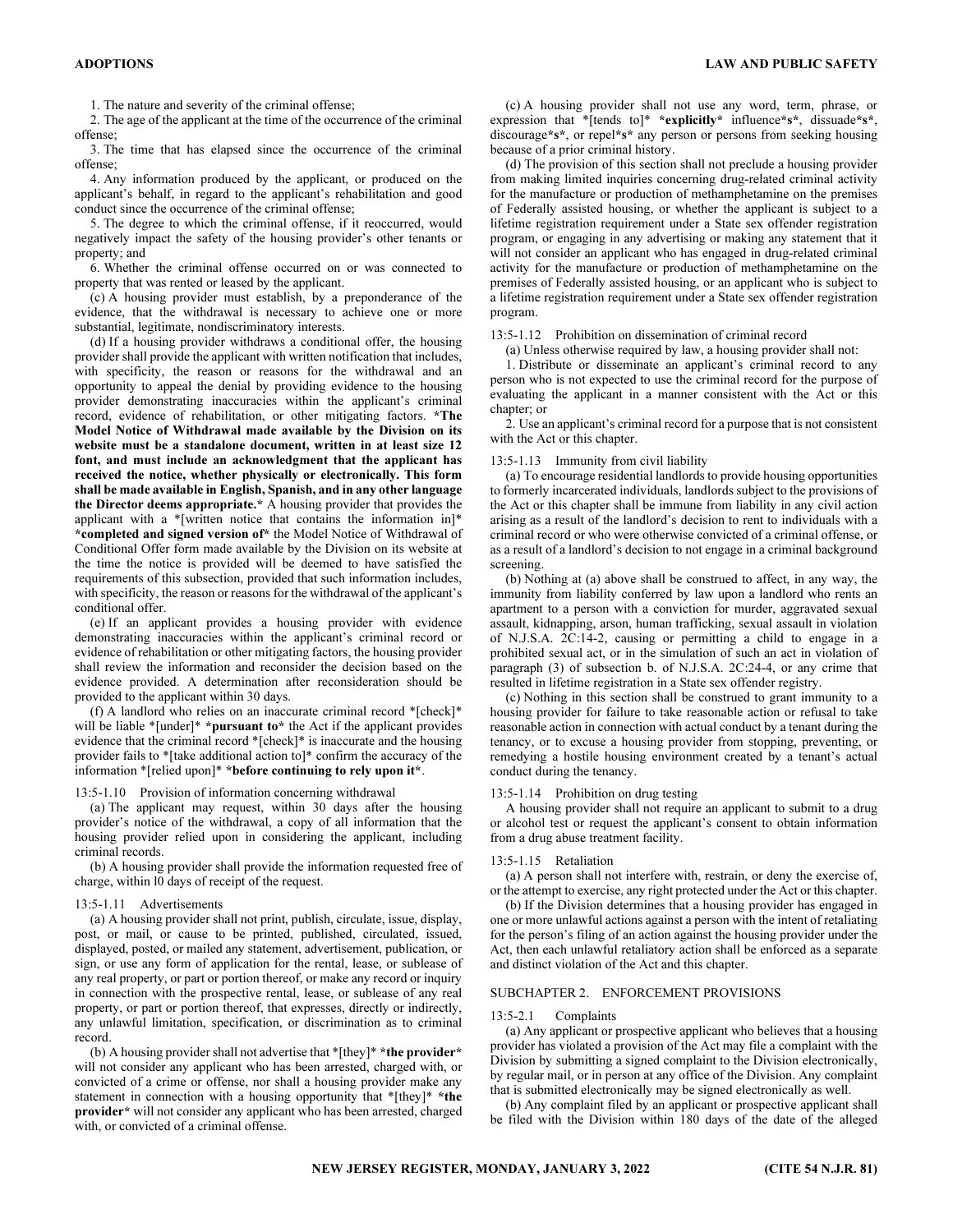violation. The filing of a complaint or any other pleading shall be proven by the time it was submitted electronically, or, for filings submitted by regular mail or in person, the official stamp of the Division or by the signature of any official, employee, or investigator and their written notation indicating the date of receipt.

(c) A complaint shall be filed in a format approved by the Director. The complaint shall set forth in separate numbered paragraphs the following:

1. The full name of all complainants;

2. The full name and address of all respondents, if known; and

3. A brief statement setting forth the facts deemed to constitute the alleged violation.

(d) Complainants shall\*, where possible,\* electronically\*[,]\* or by other means, provide the Division with their address, telephone number, and email address in connection with the filing of any complaint, and promptly notify the Division of any change in address, telephone number, or email address \*[at all times]\* \*as soon as possible\* until the time for an appeal of a final order has expired.

(e) Any complainant may register with the Division, electronically, by providing their name, email address, and phone number. For any complainant registered with the Division electronically, the Division shall serve all filings electronically.

(f) The Director may file a complaint alleging a violation of the Act if the Director has reason to believe a housing provider may have violated the Act. The Director may also intervene or join as a complainant in any complaint pending before the Division.

(g) Where, based on review of a complaint, the Division believes the allegations may also constitute a violation of the Law Against Discrimination, the Division shall notify the complainant of the complainant's filing rights under that statute and shall, if the complainant so authorizes, generate a complaint that alleges a violation of the Law Against Discrimination, as well.

(h) The Division shall request demographic information, including, but not limited to, the race and ethnicity of the complainant, in connection with the filing of any complaint. The Division may use the collected demographic information for purposes of reporting in the aggregate on the demographic information of complainants.

#### 13:5-2.2 Notice to respondents and opportunity to cure or resolve the complaint or answer

(a) Any housing provider may register with the Division, electronically, and identify an individual to electronically accept service in connection with any complaint filed with the Division by providing the name, email address, and phone number for the individual authorized to accept service. When the Division receives a complaint against a respondent that has not so registered, the Division will attempt to find the contact information, including, by contacting the respondent, and will ask the respondent to electronically register with the Division. For any respondent electronically registered with the Division, the Division shall serve any complaint and all other filings electronically, and the respondent may respond to the complaint and other inquiries by the Division electronically.

(b) Upon receipt of any complaint, the Division shall immediately serve a copy of the complaint on the respondent electronically. If the Division is unable to effectuate service electronically, the Division shall serve a copy of the complaint on the respondent by certified mail or overnight delivery by commercial courier, or, at the discretion of the Director, by personal delivery by an agent of the Division.

(c) For any complaint filed by an applicant\*,\* or prospective applicant, at the time of service of the complaint, the Division shall \*[offer the respondent the opportunity to mediate, by curing or resolving the alleged violation, within 14 days of receiving the notice]\* \*make a good faith effort to notify the housing provider of the alleged violation and offer the housing provider the opportunity to mediate and address the complaint within 14 days of service of receiving the notice\*. Mediation efforts may include, but not be limited to, telephone conversations, meetings, and written correspondence.

(d) The Division shall not subject a respondent to any penalty pursuant to N.J.A.C. 13:5-2.5 if the Division determines that the respondent has \*[cured or resolved]\* \*mediated the complaint by curing or resolving\* the alleged violation \*[within 14 days of receiving the notice]\* \*pursuant to the process specified at (c) above,\* and provided the Division with evidence of same electronically.

(e) If the Division determines that the respondent has indeed cured or resolved the alleged violation, the Division may require the respondent to memorialize the resolution in a written agreement that sets forth the equitable measures that were taken or will be taken to ensure compliance, and the remedy, if any, to be provided to the individual who filed the complaint. Any agreement made pursuant to this section, and any complaint in connection therewith, shall not be published on the Division's website.

(f) \*The respondent may be required to submit proof of compliance with the written agreement electronically.\* If the Director finds that there has been a breach of a written agreement made pursuant to this section, the Director may, in their discretion, reopen the complaint for investigation or seek to enforce the agreement.

(g) If the respondent chooses not to cure the alleged violation within 14 days of receiving the notice, and provides the Division with evidence of same electronically, or if the Division determines that respondent's actions have not in fact cured or resolved the alleged violation, the respondent shall file an answer to the complaint, a position statement setting forth, in narrative form, why the respondent believes that no violation of the Act occurred, and a response to any additional request by the Division for documents and/or information within 20 calendar days of service of notice on the respondent that the matter is being transferred for investigation. The respondent shall file these responsive materials electronically.

(h) Respondents that fail to file an answer, position statement, and/or response to any request for documents and/or information within the time period provided by this section are subject to a demand by subpoena and/or entry of default.

(i) Extensions of time for filing an answer, position statement, and/or responding to any request for document and/or information may be authorized by the Director upon good cause shown. Requests for extensions of time shall be submitted electronically.

(j) Respondents shall promptly notify the Division of any change in contact information, including, mailing address, email address, phone number, and contact person, or other material change in the status of the respondent (such as bankruptcy filing or ceasing to operate as an ongoing concern) at all times until the time for an appeal of a final order has expired.

#### 13:5-2.3 Investigation and findings

(a) Following review of the complaint and responsive documents filed by the respondent, the Director shall determine whether to conduct an investigation of a complaint.

(b) In conducting an investigation, the Division may exercise all investigative powers set forth at N.J.S.A. 10:5-8 and N.J.A.C. 13:4-4.

(c) If, following an investigation, the Division determines that the allegations in the complaint are not substantiated, the Division shall advise the parties of that determination and that such determination is the final agency action on the complaint.

(d) A complainant may appeal to the Appellate Division of the Superior Court, a determination pursuant to (c) above that a complaint is not substantiated, but the complainant may not appeal a decision by the Director not to investigate a complaint.

(e) If, following an investigation, the Division determines that the allegations in the complaint are substantiated, it shall issue a notice of violation to respondent. The notice of violation shall notify the respondent of the nature of the violation and the acts or omissions supporting such violation. The notice of violation shall also include the proposed remedies and penalties imposed as a result of the violation. The respondent shall also be advised of its appeal rights as set forth at N.J.A.C. 13:5-2.4. The complainant shall also be advised of the results of the investigation.

(f) Upon receipt of a notice of violation, the respondent shall, within 15 days, respond to the Division, in writing, and either:

1. Acknowledge the violation and agree to the proposed remedies and penalties; or

2. Deny the allegation and request an appeal pursuant to N.J.A.C. 13:5- 2.4.